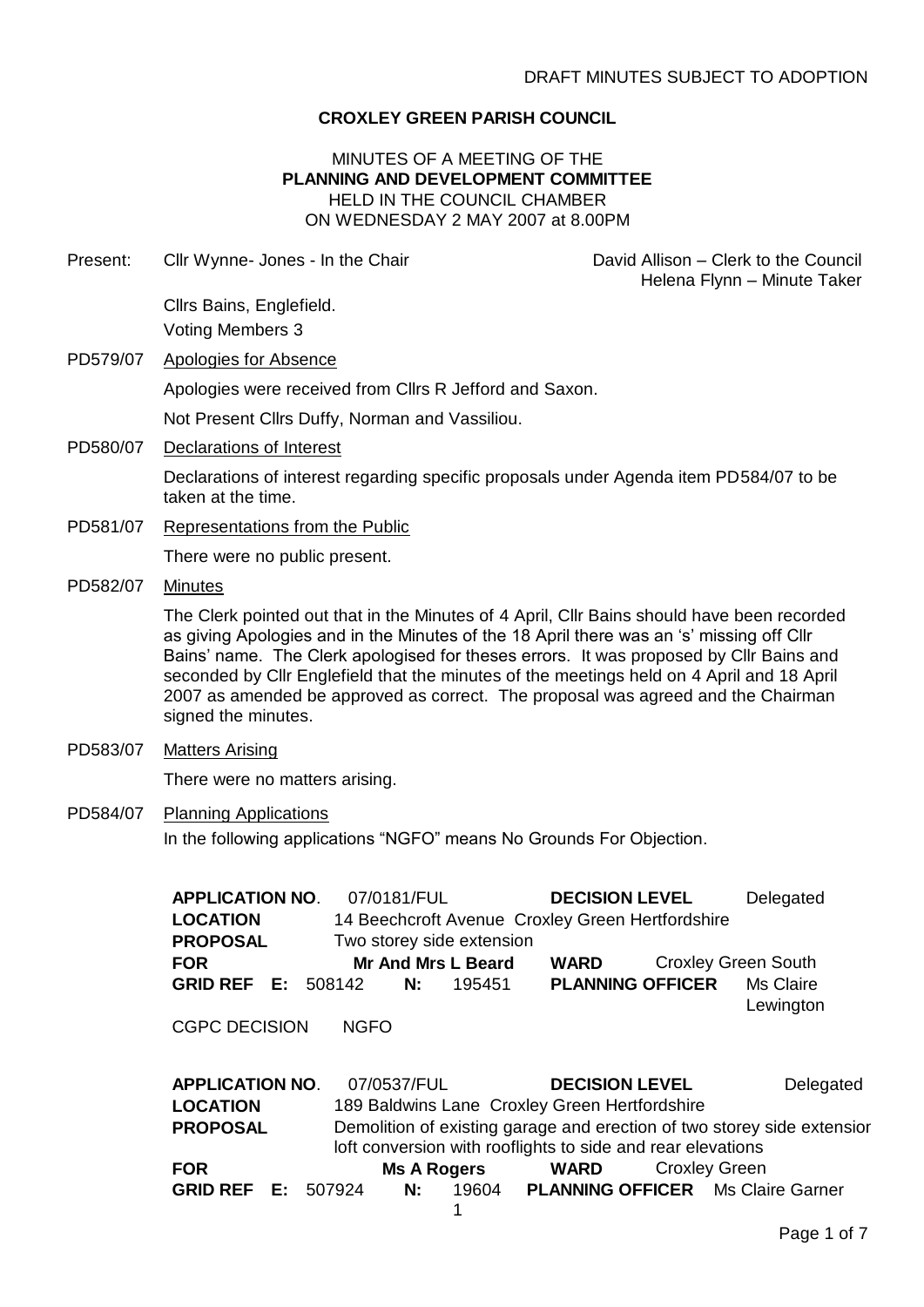**APPLICATION NO**. 07/0637/FUL **DECISION LEVEL** Delegated **LOCATION** 45 Rugby Way Croxley Green Hertfordshire **PROPOSAL** Loft conversion with rear dormer window, rooflight to front elevation, window to side elevation and roof alterations **FOR Mr And Mrs A Hibberd WARD** Croxley Green **GRID REF E:** 507515 **N:** 195942 **PLANNING OFFICER** Ms Claire Garner CGPC DECISION NGFO **APPLICATION NO**. 07/0644/FUL **DECISION LEVEL** Delegated **LOCATION** 55 Bateman Road Croxley Green Hertfordshire **PROPOSAL** Roof alterations including increase in ridge height to enable accommodation in the roofspace with side dormer windows, velux windows to front elevation and rear gable, single storey rear extensions, new chimney and internal alterations **FOR Mr And Mrs Rennoldson WARD** Croxley Green **GRID REF E:** 507170 **N:** 19523 **PLANNING OFFICER** Ms Claire Garner CGPC DECISION NGFO **APPLICATION NO**. 07/0653/FUL **DECISION LEVEL** Delegated **LOCATION** 10 Warwick Way Croxley Green Hertfordshire **PROPOSAL** Loft conversion with two velux windows to front elevation one rear dormer window one second floor window to side elevation with roof alterations **FOR Mr And Mrs R Brown WARD** Croxley Green North **GRID REF E:** 508285 **N:** 196149 **PLANNING OFFICER** Mr Peter Walker CGPC DECISION NGFO **APPLICATION NO**. 07/0670/FUL **DECISION LEVEL** Delegated **LOCATION** 253 Watford Road Croxley Green Hertfordshire **PROPOSAL** Demolition of existing car showroom and erection of 45, one and two bedroom apartments with basement one part four and part five storey building containing car parking. **FOR Refined Estates Developments Ltd WARD** Croxley Green South **GRID REF E:** 508602 **N:** 195893 **PLANNING OFFICER** Mr L Moore CGPC DECISION OBJECT: The proposed development by virtue of its sitting, bulk, scale and design would comprise an incongruous and obtrusive form of development that would appear overbearing and excessively prominent within the character of the street scene and to the

surrounding properties and would be detrimental to the residential

amenities.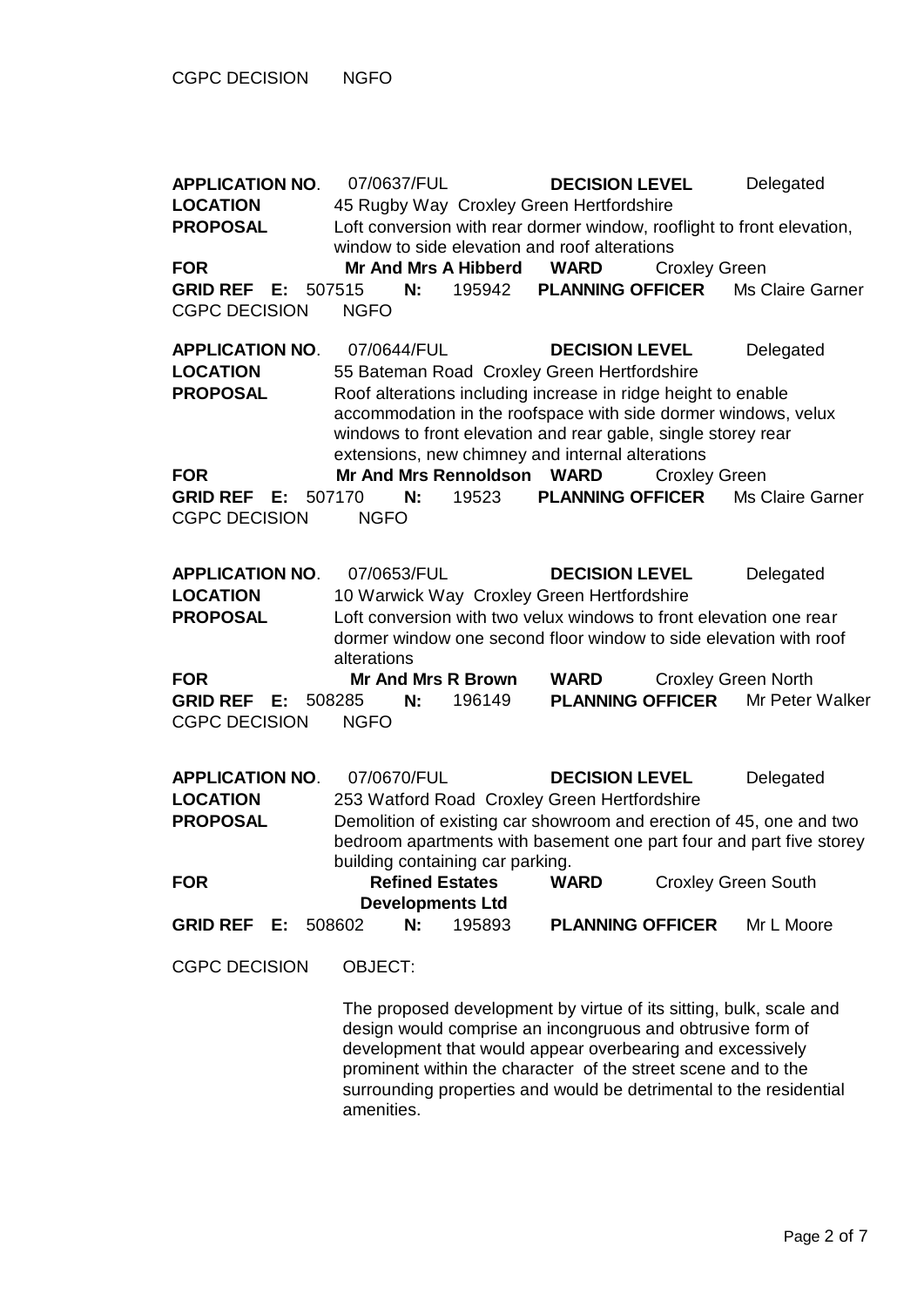**APPLICATION NO**. 07/0696/FUL **DECISION LEVEL** Delegated **LOCATION** 9 Girton Way Croxley Green Hertfordshire **PROPOSAL** Single storey rear extension **FOR Ian Humphrey WARD** Croxley Green **GRID REF E:** 508117 **N:** 195845 **PLANNING OFFICER** Ms Claire Lewington CGPC DECISION NGFO **APPLICATION NO**. 07/0714/FUL **DECISION LEVEL** Delegated **LOCATION** 100 Malvern Way Croxley Green Hertfordshire **PROPOSAL** First floor front extension **FOR** Mr And Mrs C Masters **WARD Croxley Green GRID REF E:** 507727 **N:** 19585 9 **PLANNING OFFICER** Ms Sarah Hunter CGPC DECISION NGFO **APPLICATION NO**. 07/0724/CLPD **DECISION LEVEL** Delegated **LOCATION** 53 Beechcroft Avenue Croxley Green Hertfordshire **PROPOSAL** Single storey front porch **FOR** Mary Fenton **WARD Croxley Green South GRID REF E:** 508196 **N:** 195569 **PLANNING OFFICER** Ms Claire Lewington CGPC DECISION Noted **APPLICATION NO**. 07/0735/FUL **DECISION LEVEL** Delegated **LOCATION** 20 Lincoln Drive Croxley Green Hertfordshire **PROPOSAL** Single storey side and rear extension **FOR Mr And Mrs J Whiteside WARD** Croxley Green North **GRID REF E:** 507719 **N:** 196511 **PLANNING OFFICER** Ms Claire Lewington CGPC DECISION NGFO **APPLICATION NO**. 07/0736/FUL **DECISION LEVEL** Delegated **LOCATION** 35 Lewes Way Croxley Green Hertfordshire **PROPOSAL** Single storey front porch, single storey rear extension and two storey rear extension **FOR K Cook And J Lawson WARD** Croxley Green North **GRID REF E:** 507997 **N:** 196390 **PLANNING OFFICER** Ms Claire Garner CGPC DECISION NGFO **APPLICATION NO**. 07/0758/CLPD **DECISION LEVEL** Delegated **LOCATION** 117 Baldwins Lane Croxley Green Hertfordshire **PROPOSAL** Certificate of Lawfulness Proposed Development: Single storey rear extension **FOR** Mr And Mrs M Glynn **WARD Croxley Green GRID REF E:** 508239 **N:** 196044 **PLANNING OFFICER** Ms Claire Lewington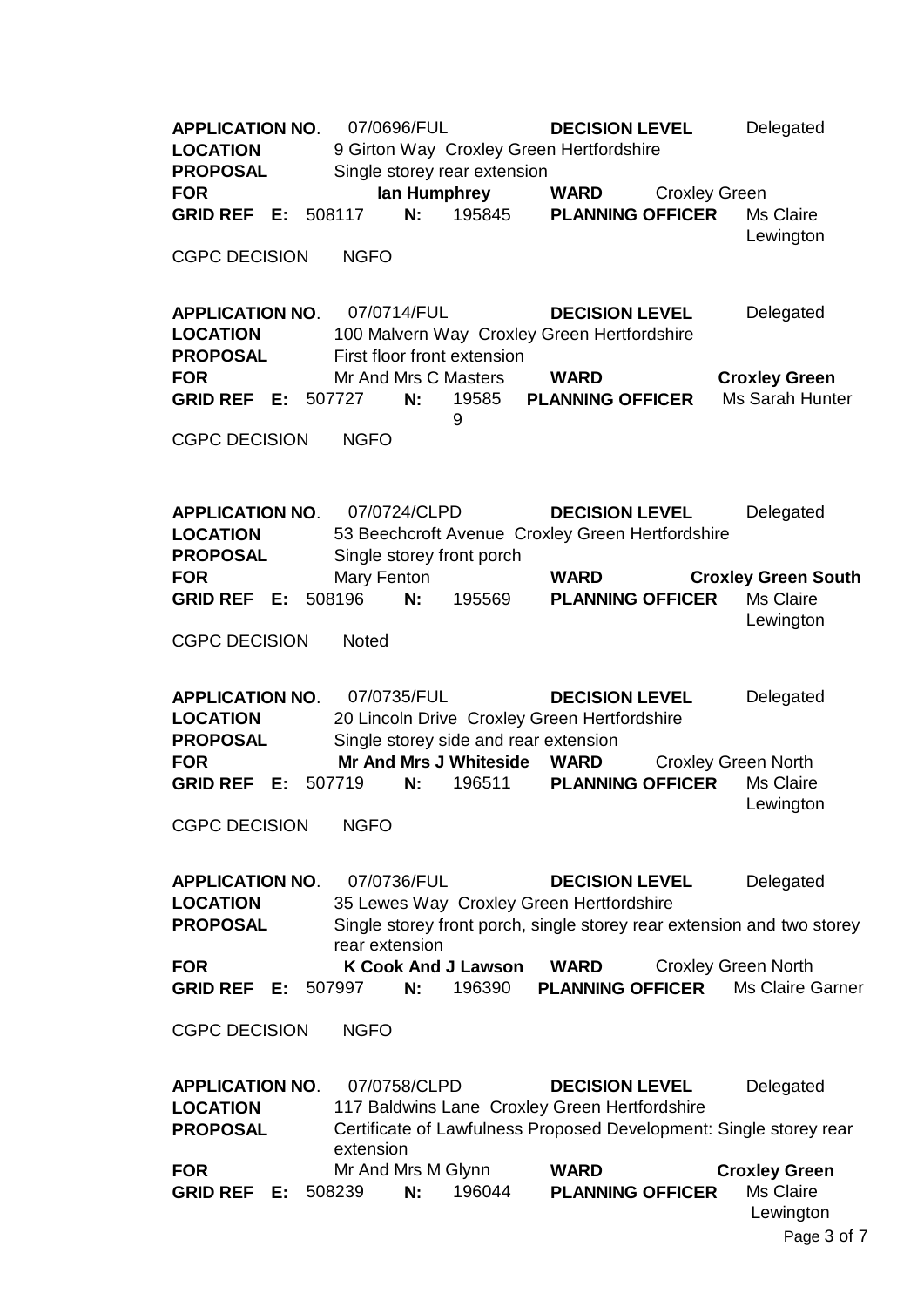CGPC DECISION Noted

PD585/07

| <b>LOCATION</b><br><b>PROPOSAL</b><br><b>FOR</b><br><b>GRID REF E: 508725</b>                                                                                | <b>Mr And Mrs M Robins</b><br>N:                            | 195859 | 1 Cavendish Court Mayfare Croxley Green<br>New boundary wall to side and rear of property and installation of<br>window to north side elevation of two storey side extension<br><b>WARD</b><br><b>PLANNING OFFICER</b> | <b>Croxley Green South</b> | Ms Claire                                                                                                                                                                 |
|--------------------------------------------------------------------------------------------------------------------------------------------------------------|-------------------------------------------------------------|--------|------------------------------------------------------------------------------------------------------------------------------------------------------------------------------------------------------------------------|----------------------------|---------------------------------------------------------------------------------------------------------------------------------------------------------------------------|
|                                                                                                                                                              |                                                             |        |                                                                                                                                                                                                                        |                            | Lewington                                                                                                                                                                 |
| <b>CGPC DECISION</b>                                                                                                                                         | scene.                                                      |        | new boundary wall distracts on the visual appearance of street                                                                                                                                                         |                            | NOTED but it is considered the use of the property wall as part of the                                                                                                    |
| <b>APPLICATION NO.</b><br><b>LOCATION</b><br><b>PROPOSAL</b><br><b>FOR</b>                                                                                   | 07/0679/FUL<br>Green King Pub<br>Company                    |        | <b>DECISION LEVEL</b><br>The Fox And Hounds 216 New Road Croxley Green<br>Erection of one canopy to rear garden and internal electric heating<br><b>WARD</b>                                                           | <b>Croxley Green</b>       | Delegated                                                                                                                                                                 |
| <b>GRID REF E:</b><br><b>CGPC DECISION</b>                                                                                                                   | 507650<br>N:<br><b>NGFO</b>                                 | 195484 | <b>PLANNING OFFICER</b>                                                                                                                                                                                                |                            | Ms Claire<br>Lewington                                                                                                                                                    |
| <b>Recent Decisions by Three Rivers District Council</b><br><b>APPLICATION NO.</b><br><b>LOCATION</b><br><b>PROPOSAL</b><br><b>FOR</b><br><b>GRID REF</b> E: | 07/0313/FUL<br><b>Celebration Homes Ltd</b><br>507418<br>N: | 195002 | <b>DECISION LEVEL</b><br>35 Frankland Close Croxley Green Hertfordshire<br>window and two rooflights to front and roof alterations<br><b>WARD</b><br><b>PLANNING OFFICER</b>                                           | <b>Croxley Green South</b> | Delegated<br>Single storey side and rear extension, loft conversion with rear dormer<br>Alice Eggeling                                                                    |
| <b>TRDC DECISION</b><br><b>CGPC DECISION</b>                                                                                                                 | <b>APPROVED</b><br><b>NGFO</b>                              |        |                                                                                                                                                                                                                        |                            |                                                                                                                                                                           |
| <b>APPLICATION NO.</b><br><b>LOCATION</b><br><b>PROPOSAL</b><br><b>FOR</b><br><b>GRID REF E: 507480</b>                                                      | 07/0377/CLPD<br>Mr And Mrs R Springer<br>N:                 | 195542 | <b>DECISION LEVEL</b><br>147 New Road Croxley Green Hertfordshire<br><b>WARD</b><br><b>PLANNING OFFICER</b>                                                                                                            | <b>Croxley Green North</b> | Delegated<br>Certificate of Lawfulness Proposed Use/Development: Single storey<br>side extension and loft conversion with front and rear velux windows<br>Mr Peter Walker |
| <b>TRDC DECISION</b><br><b>CGPC DECISION</b>                                                                                                                 | <b>APPROVED</b><br><b>NOTED</b>                             |        |                                                                                                                                                                                                                        |                            |                                                                                                                                                                           |
| <b>APPLICATION NO.</b><br><b>LOCATION</b><br><b>PROPOSAL</b>                                                                                                 | 07/0384/FUL                                                 |        | <b>DECISION LEVEL</b><br>31 New Road Croxley Green Hertfordshire                                                                                                                                                       |                            | Delegated<br>Creation of hardstanding at front of property with vehicular access                                                                                          |

via Tussauds Close

**APPLICATION NO**. 07/0769/FUL **DECISION LEVEL** Delegated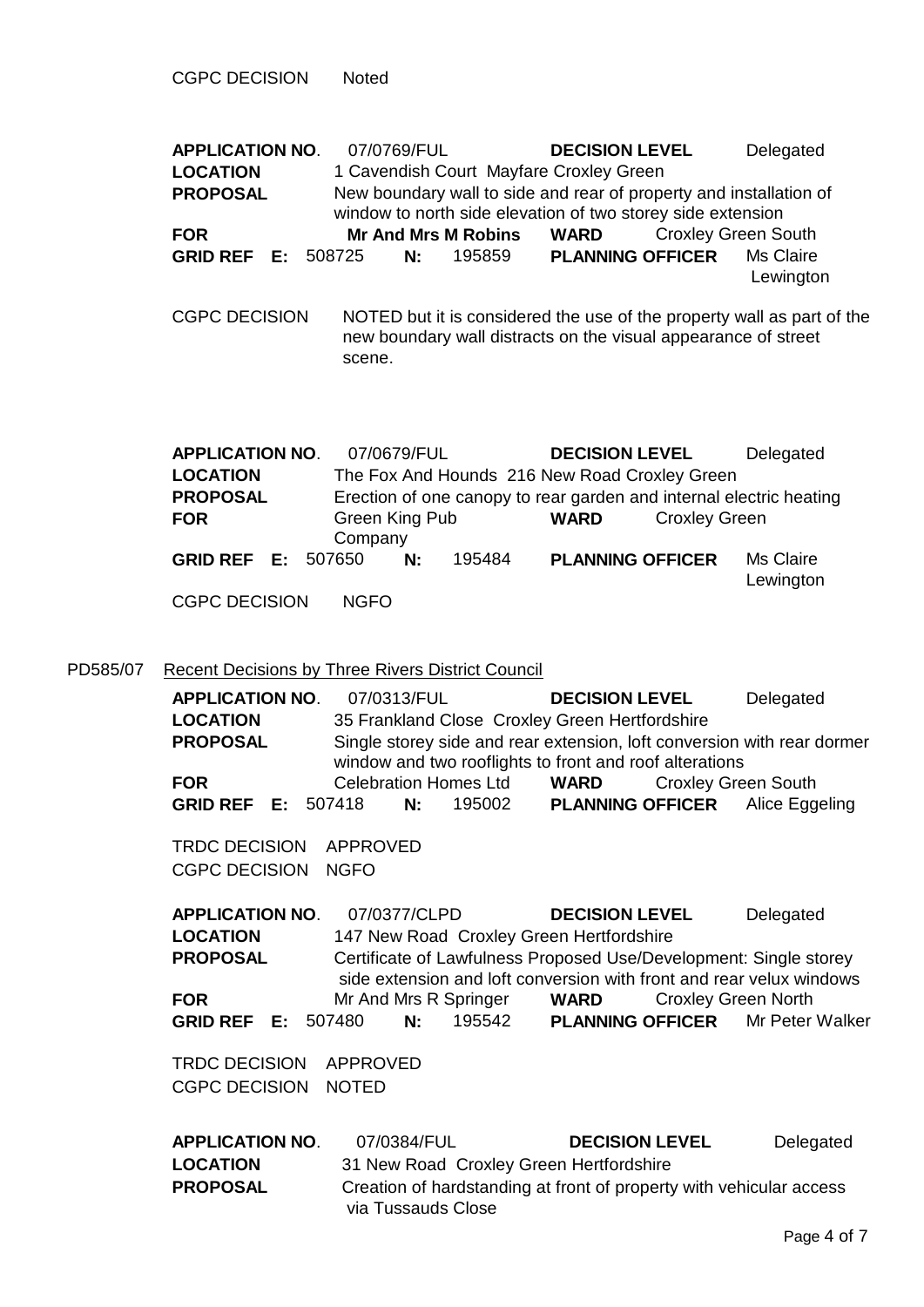**FOR** Mr Richard Collins **WARD** Croxley Green **GRID REF E:** 507153 **N:** 195465 **PLANNING OFFICER** Ms M Harding

TRDC DECISION APPROVED CGPC DECISION NGFO

**APPLICATION NO**. 07/0408/FUL **DECISION LEVEL** Delegated **LOCATION** 26 Frankland Close Croxley Green Hertfordshire **PROPOSAL** Single storey front and side extension, loft conversion with rear dormer window, one dormer window and one rooflight to front elevation and two windows to side elevation roof alterations **FOR** S Hankin And P Harris **PLANNING OFFICER** Alice Eggeling **WARD** Croxley Green South **PARISH** Croxley Green Parish Council **APP. TYPE GRID REF E:** 507364 **N:** 194955 TRDC DECISION APPROVED CGPC DECISION NGFO

#### **REFUSALS**

| <b>APPLICATION</b><br>NO. | 07/0381/FUL                                                                                                                                                                   | <b>DECISION</b><br><b>LEVEL</b>   | Delegated                              |  |  |
|---------------------------|-------------------------------------------------------------------------------------------------------------------------------------------------------------------------------|-----------------------------------|----------------------------------------|--|--|
| <b>LOCATION</b>           | Chess Side 16 Copthorne Road Croxley Green                                                                                                                                    |                                   |                                        |  |  |
| <b>PROPOSAL</b>           | Amendment to planning permission 06/1696/FUL: Two storey side<br>extension and single storey rear and single storey detached<br>garage and alterations to fenestration detail |                                   |                                        |  |  |
| <b>FOR</b>                | Mr And Mrs S Pike                                                                                                                                                             | <b>PLANNING</b><br><b>OFFICER</b> | Ms M Harding                           |  |  |
| <b>WARD</b>               |                                                                                                                                                                               | <b>PARISH</b>                     | <b>Croxley Green Parish</b><br>Council |  |  |
| <b>APP. TYPE</b>          | <b>GRID</b><br><b>REF</b>                                                                                                                                                     | Е.<br>748                         | 195465<br>506<br>N:                    |  |  |
| <b>TRDC</b>               | NOT APPROVED                                                                                                                                                                  |                                   |                                        |  |  |

**DECISION** 

- 1 The proposed detached garage, by reason of its close proximity to a Beech tree sited close to the northern boundary, would significantly encroach into the Root Protection Area of this tree, to the detriment of its long term health contrary to Policies N15 and N16 of the Three Rivers Local Plan 1996-2011. The decline and potential loss of this tree would be to the detriment of the character and appearance of the area contrary to Policies N15, N16 and GEN 3 of the Three Rivers Local Plan 1996 – 2011.
- 2 The proposed detached garage, by reason of its excessive width and the size of its footprint, would result in overdevelopment of the plot, to the detriment of the character and appearance of the area. This would be contrary to Policy GEN3 and Appendix 2 of the Three Rivers Local Plan 1996-2011.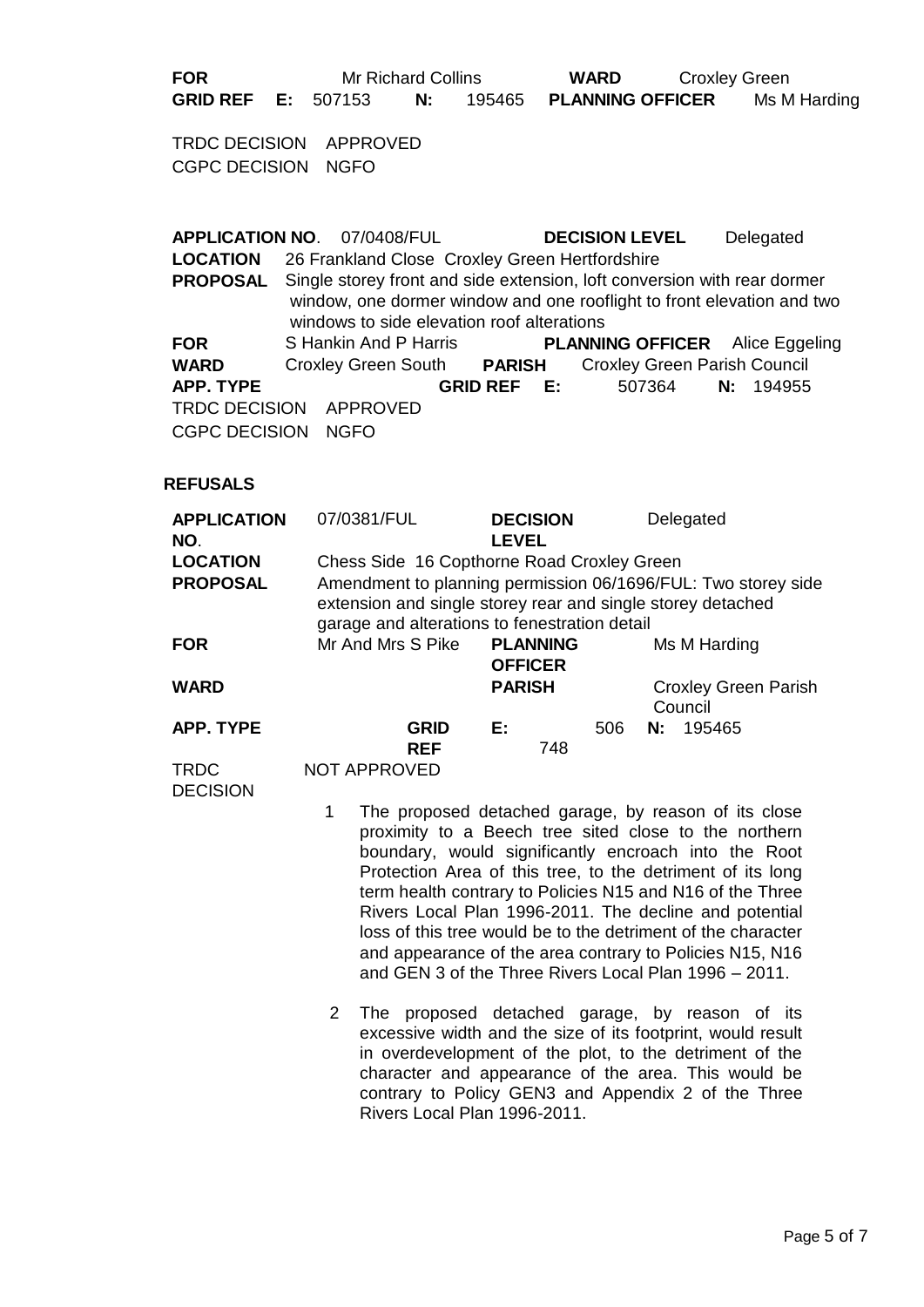**OBJECT** 

The proposed development is considered excessive and by virtue of its design not in character with the original house thus detrimental the character of the surrounding area.

# PD586/07 Appeals Against Planning Decisions

CGPC **DECISION** 

APPLICATION NO. 07/0274/FUL LOCATION Woodlands The Green Croxley Green PROPOSAL Erection of two, two storey detached dwellings with associated access, drive and parking and two storey rear extension and first floor side extension and detached garage at existing dwelling 'Woodlands' DOE APPEAL REF. APPELLANT'S NAME Grenville Homes Group APPEAL START DATE 26 April 2007 TRDC DECISION Permission was refused for the following reason(s):-

- 1 The proposed development, by reason of the size, bulk, massing and siting of the proposed new dwellings and the removal of trees, would destroy the wooded character of the site, The Green and character of the Croxley Green Conservation Area, contrary to policies C1, H14 and N15 of the Three Rivers Local Plan 1996-2011.
- 2 The proposed dwelling on Plot 2, by reason of its siting, size, bulk, massing and intrusion into the 45 degree splay line, would result in an overdominant and overbearing development in relation to the neighbouring property, 'Stones', to the south. This would result in a significant loss of light and outlook to the occupiers of this property, to the detriment of their residential amenity, contrary to Policy GEN3 and Appendix 2 of the Three Rivers Local Plan 1996-2011.
- 3 The proposed development, by reason of the secondary first floor windows serving primary habitable rooms on the southern elevation of both the two storey rear extension to Woodlands and the proposed dwelling on Plot 2, would result in an unacceptable loss of privacy to both Mountshannon and Stones. In particular, the large number of flank windows at Plot 2 would result in a perceived sense of overlooking and an overbearing development in relation to Stones, contrary to Policy GEN3 and Appendix 2 of the Three Rivers Local Plan 1996-2011.